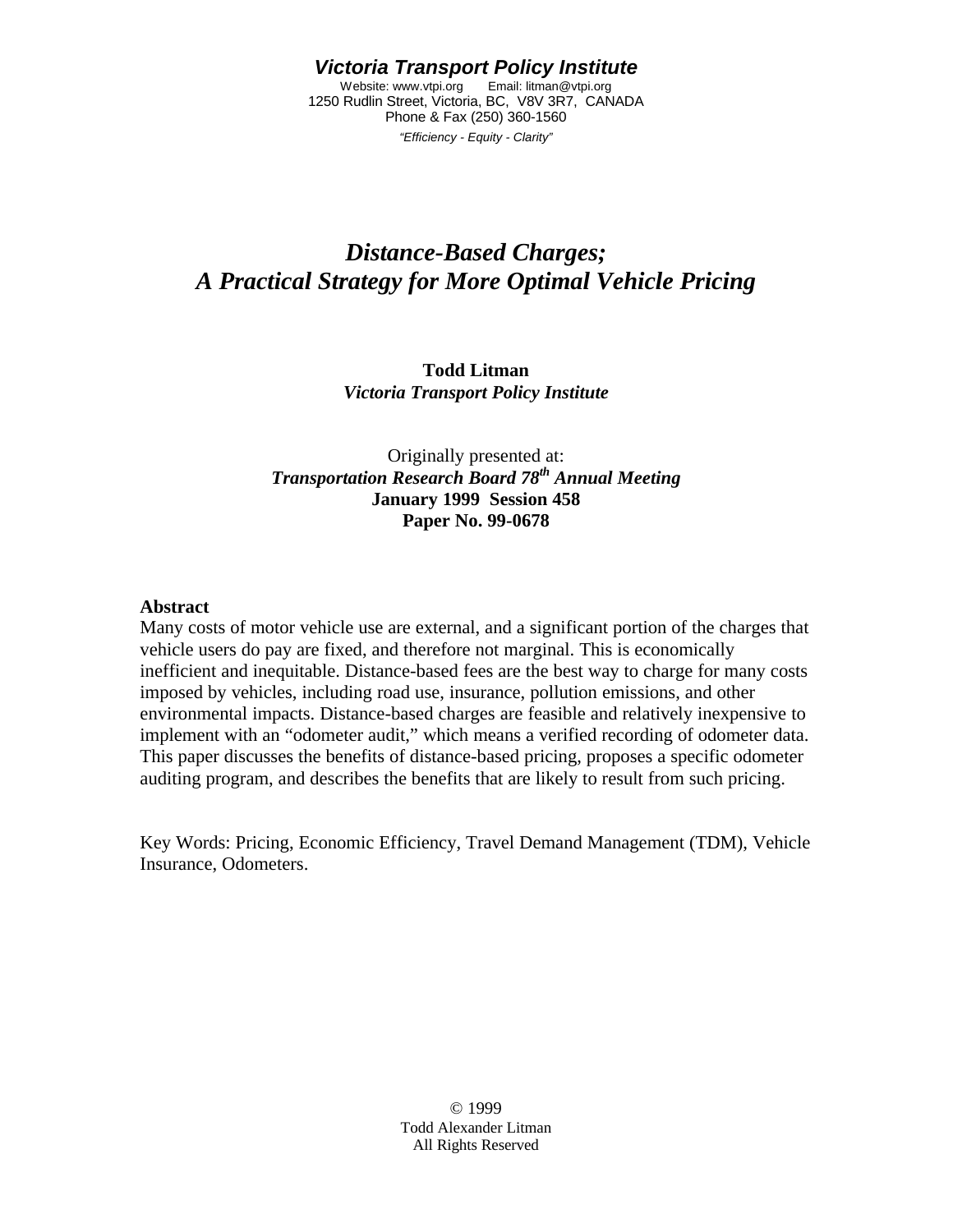## **Optimal Pricing**

Motor vehicle use imposes many costs, including several that are external and others that are internal but fixed, and are therefore not perceived as being related to distance driven.<sup>1</sup> Figure 1 illustrates the distribution of costs for a typical automobile, showing that less than half of all costs are marginal (internal and variable).

### *Figure 1* **Distribution of Automobile Costs**<sup>2</sup>



*A majority of vehicle costs are fixed or external. "Internal Variable" includes vehicle-operating costs, user travel time and crash risk. "Internal Fixed" includes vehicle depreciation, insurance, registration, and residential parking. "External" includes congestion and accident risk imposed on others, a portion of road and parking facility costs, and various environmental costs.*

This is economically inefficient, since the price users pay does not accurately reflect the costs they impose when making a particular trip decision. Only if drivers pay full marginal costs will they limit their vehicle travel to trips in which benefits exceed total costs. The current price structure is also inequitable, because it forces people who drive less than average to subsidize the vehicle costs of those who drive more than average. For example, a low-mileage vehicle owner pays far more per mile driven for insurance, registration fees, and local roadway funding (paid out of local taxes) than an otherwise comparable high-mileage vehicle owner. Since lower income households tend to own fewer vehicles and drive less than average, this is regressive.

To put this another way, our current pricing system fails to return to vehicle owners much of the savings created when they reduce their driving. For example, the average automobile owner perceives no financial savings for shifting from automobile to transit commuting, although actual savings average \$1.00 to \$5.00 per day when congestion, parking, accident and pollution costs are considered. A more marginal pricing system returns to individual consumers a greater share of these savings, increasing the incentive for more economically efficient travel. Shifting costs from being external or fixed to being internal and variable increases user choice. At worst consumers would simply shift the money saved to cover their higher variable expenses, resulting in no overall change in travel or cost. But they could enjoy savings that are not currently possible by foregoing low value trips or shifting to more efficient modes.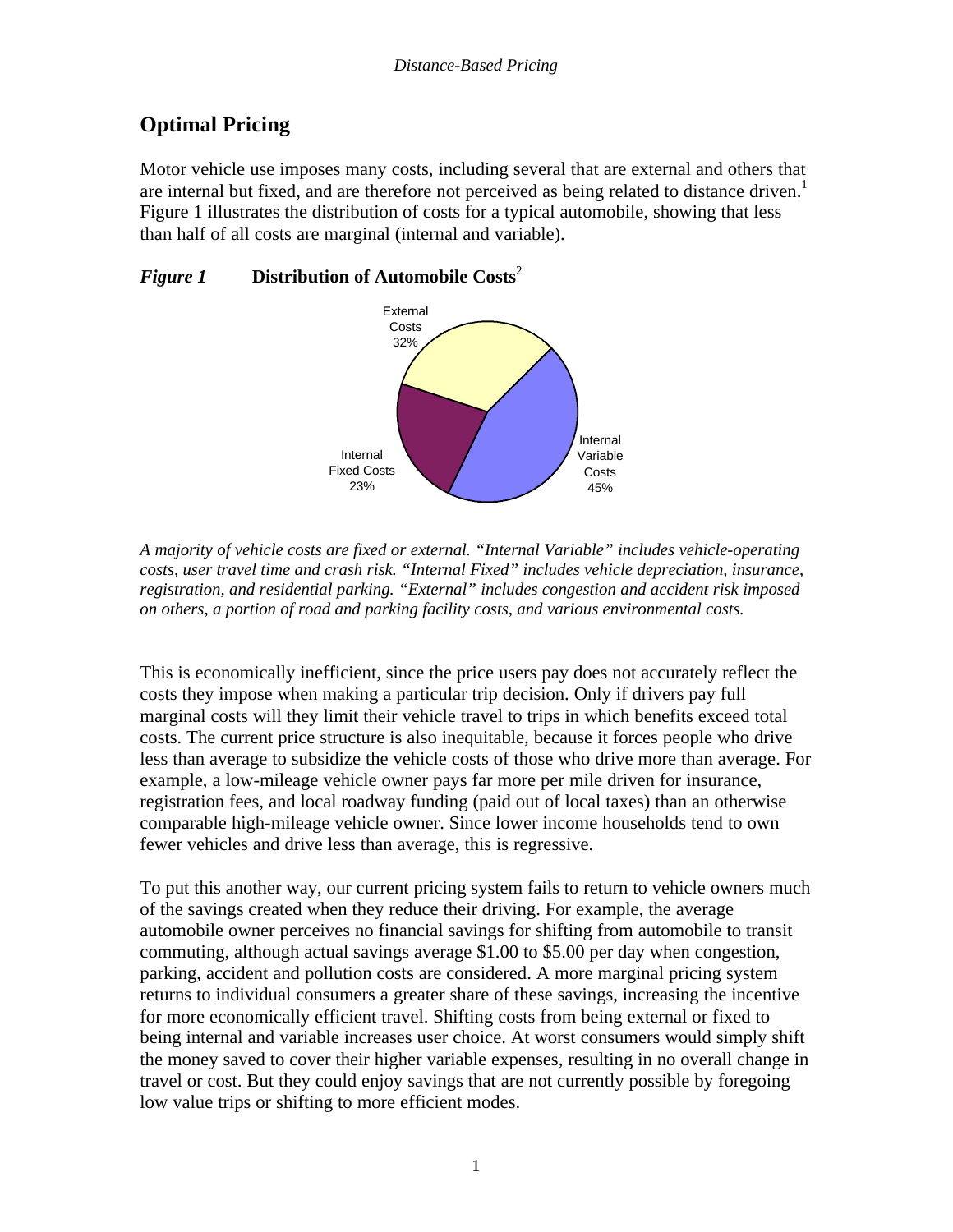Transport professionals increasingly consider pricing strategies to help reduce infrastructure, congestion, and pollution costs.<sup>3, 4</sup> More optimal pricing requires that costs be internalized and marginalized (converted from fixed into variable charges) as much as possible, provided that transaction costs are not excessive.<sup>5</sup>

| Rank        | <b>General Category</b>     | <b>Examples</b>                                                 |  |
|-------------|-----------------------------|-----------------------------------------------------------------|--|
|             | Time- and location-specific | Variable road pricing, location-specific parking management,    |  |
| <b>Best</b> | road and parking pricing    | location-specific emission charges.                             |  |
|             |                             | Weight-distance charges, mileage-based vehicle insurance,       |  |
| Second Best | Mileage-pricing             | prorated MVET, mileage based emission charges.                  |  |
|             |                             | Increase fuel tax, apply general sales tax to fuel, pay-at-the- |  |
| Third Best  | Fuel charges                | pump insurance, carbon tax, increase Hazardous Sub. Tax.        |  |
| Bad         | Fixed vehicle charges       | Current MVET, vehicle purchase and ownership fees.              |  |
|             | External costs              | General taxes paying for roads and traffic services, parking    |  |
| Worst       | (not charged to motorists)  | subsidies, uncompensated external costs.                        |  |

*Table 1* **How Well Different Fees Represent Marginal Vehicle Costs**

Table 1 ranks common vehicle charging options in terms of how well they represent the marginal costs of vehicle use. External costs, such as roads funded by general taxes, free parking, and uncompensated accident and environmental impacts are entirely nonmarginal. Although fixed vehicle charges such as insurance and registration fees internalize costs to vehicle owners as a group, they are also not marginal, since once paid they have no effect on vehicle use. This is economically inefficient and results in crosssubsidies between those who drive less than average, and therefore impose relatively low costs, and those in the group who drive more than average and impose higher costs.

The most commonly used distance-based fee is a fuel tax. It is more marginal than an external or fixed fee, but is not optimal since it does not reflect many of the factors that affect vehicle costs, such as vehicle type, driver, and travel conditions. Fuel taxes implemented in a single state or province also have the problem that consumers often avoid the charge by purchasing fuel across borders.

A mileage or kilometer charge can be much more marginal. For example, it can be based on a particular vehicle's axle weight, accident risk, and pollution emissions. By prorating existing vehicle registration fees, distance-based fees can reflect both vehicle value and vehicle use, resulting in charges that are progressive with respect to income, since higher income people tend to own more valuable vehicles and drive more per year.

Road pricing that varies with time and place is even more marginal. It is particularly appropriate for internalizing congestion, accident and pollution costs. It is now technically feasible to use in-vehicle computerized meters or regional vehicle tracking systems to calculate vehicle charges, taking into account when and where driving occurs.<sup>6</sup> However, such a system is constrained by relatively high transaction costs and concerns about privacy. It is unlikely that electronic road pricing will be widely applied except as a demand management strategy in highly congested cities and for revenue generation on new highways for the foreseeable future.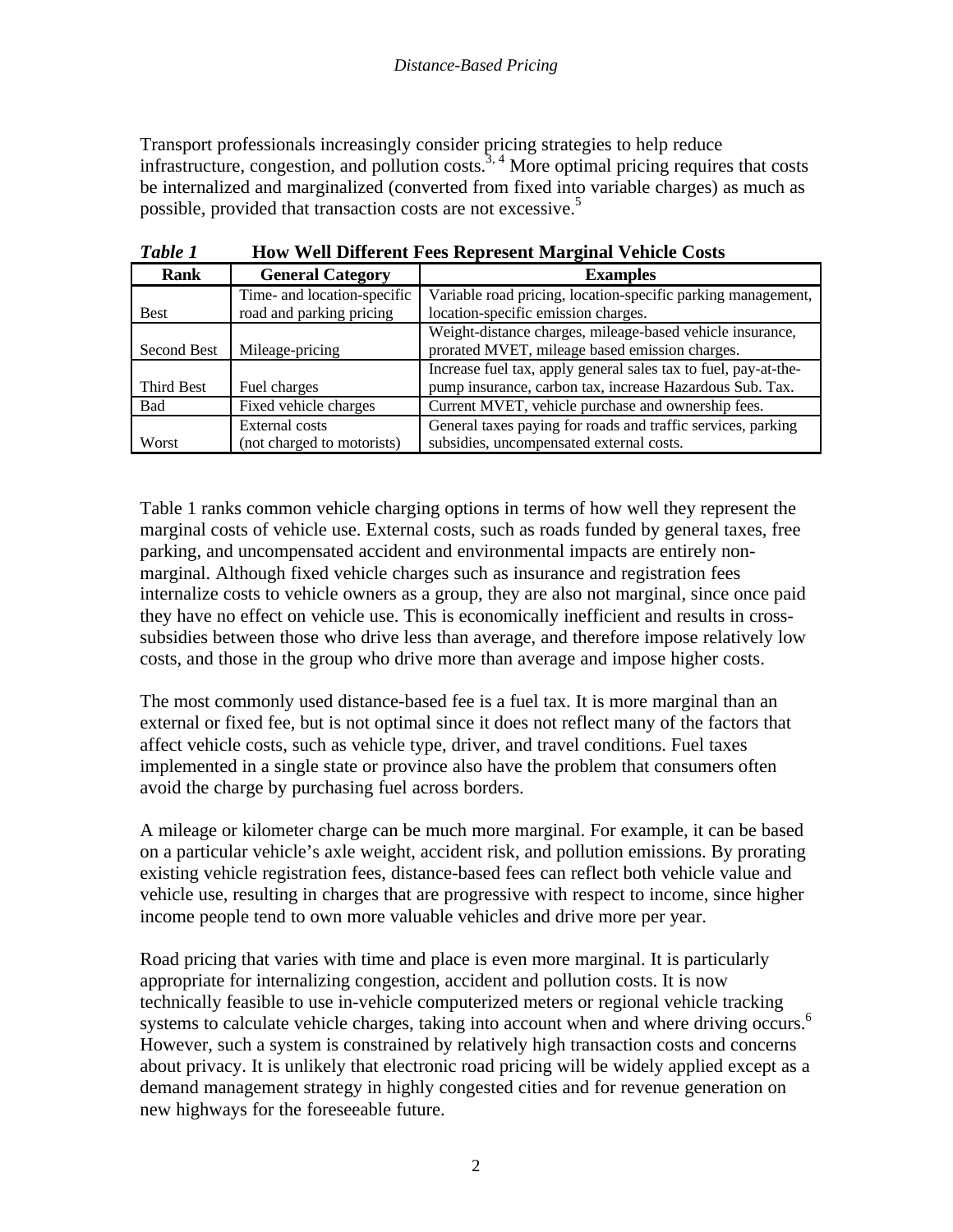The strategy which appears to have the greatest potential for more optimal pricing is use mileage or kilometer based fees to internalize external costs and convert currently fixed costs into variable costs. This can be accomplished at a moderate incremental cost and provides significant economic efficiency and equity benefits.

### **Implementing Mileage-Based Charges**

Mileage charges are vehicle fees based on miles driven, using odometers as a meter. These charges require independent mileage readings, called an "odometer audit."<sup>7</sup> *Odometer audits* would be performed when a vehicle's license and insurance are renewed, in most cases once a year. Odometer auditing involves five steps:

- 1. Check speedometer for indications of tampering (signs that the speedometer unit or its cover has been removed, or marks on the counter face).
- 2. Attach a small seal to the ends of mechanical odometer cables to indicate if the cable has been disconnected. This is unnecessary on most newer vehicles which have electronic speedometers that are integrated with the engine computer.
- 3. Check tires for correct size.
- 4. If a dynamometer is available at the auditing station, speedometer and odometer accuracy can be checked (this step is optional).
- 5. Record odometer reading and forward results to the vehicle licensing and insurance agency. This data transfer could be done electronically.

Odometer audits performed alone typically take 5 to 10 minutes, plus vehicle owners' time and travel expenses. Costs are lower when auditing is performed in conjunction with scheduled vehicle servicing, such as an oil change or emissions check. Assuming most vehicles have audits performed with other vehicle servicing, and technicians chargeout rates average \$60 per hour, total incremental costs should average about \$10 per vehicleyear. Once the auditing system is established there would be little incremental transaction cost to make other fees mileage-based.

Auditing can prevent and detect most odometer tampering through physical evidence or discrepancies in odometer readings. Odometer fraud should be modest under mileagebased pricing, for the following reasons:

- 1. New vehicle odometers are increasingly tamper-resistant. Within a few years the majority of new vehicles sold are likely to have digital odometers that are difficult or impossible to reset. Some now have mileage data recorded in engine computers that can be checked to verify odometer readings. (Encouragement by federal or state governments or insurance companies could result in even faster penetration of tamper-proof odometers.) Since newer vehicles tend to get the most use, the vehicles with the greatest incentive for fraud will have the most tamper-resistant odometers.
- 2. Odometer tampering would typically save only \$500-1,000, less than a quarter of what vehicle dealers typically gain when rolling back odometers to increase resale values.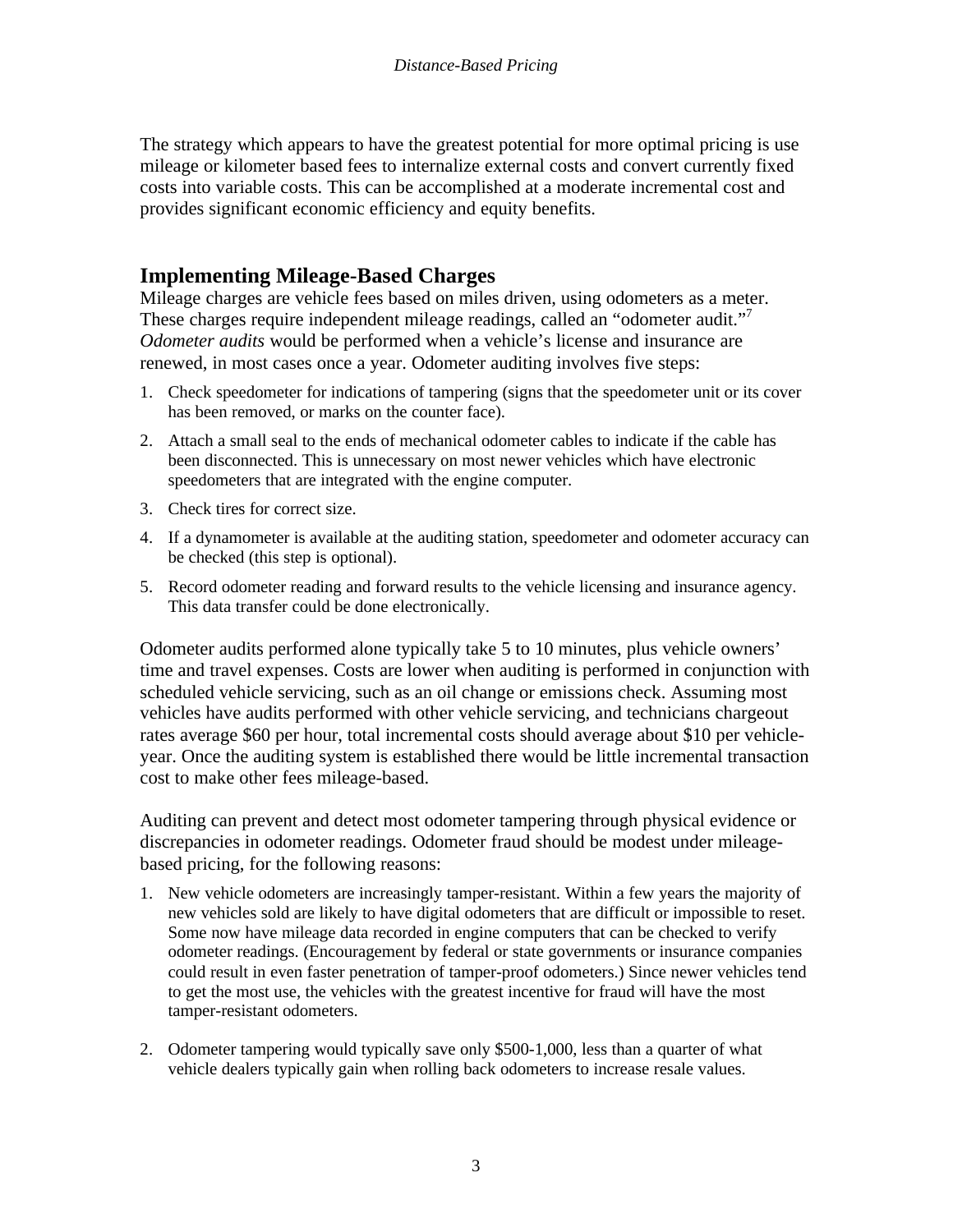- 3. Private vehicle owners do not have ready access to professional rollback experts. Amateurs often damage equipment or leave marks, exposing owners to repair costs and penalties.
- 4. Annual odometer audits would leave a record maintained in a database that could be reviewed for possible discrepancies by licensing and insurance agencies and future vehicle purchasers, making tampering easy to spot. In fact, this should greatly reduce odometer fraud by vehicle dealers. As a result, total odometer fraud should *decline* with mileage pricing.

Even if as many as 2-4% of vehicle owners altered their odometers to disguise half their true mileage, only 1-2% of mileage charges would be "stolen," a theft rate comparable to other consumer goods. Fraud rates are likely to be far lower than with current insurance pricing, which is based on self-reported estimates of annual mileage or commute distance, and on other factors that are seldom verified and entail minimal penalties.

Governments would establish an odometer audit certification program, similar to certification of vehicle emission check stations. Like other certification programs, odometer auditing could be self-supporting through fees. Auditors would typically be vehicle service stations, plus existing emission inspection stations. Insurance agencies might also be certified and offer free auditing as a marketing strategy. Most vehicle owners would probably get their odometer audit along with a scheduled oil change or other maintenance at minimal additional cost.

Mileage charges could be graduated in the interest of vertical equity. Rather than imposing, say, a flat  $2\varphi$  per mile charge, the rate structure could be  $1\varphi$  per mile for the first 4,000 miles,  $2¢$  per mile for 4,000-8,000 miles, and  $3¢$  per mile for travel over 8,000 miles. Such a fee structure recognizes that a certain amount of driving is a necessity, while higher mileage is discretionary for most households, and can be considered a luxury. Since lower-income households tend to drive less than average, this rate structure would be more progressive than a flat charge. While a graduated fee would provide a slight incentive for households to own more automobiles (since total mileage charges would be lower for two automobiles than for one for a given amount of travel) the overall effect should be slight, since savings ( $1¢$  per mile for 4,000 miles = \$40) are small compared with the costs of owning a second automobile.

High-mileage drivers might be tempted to register their vehicles outside a particular jurisdiction to avoid mileage charges. This concern applies primarily to weight-distance charges and emission charges, since mileage priced insurance and prorated motor vehicle excise tax would merely change the way existing charges are levied.

| Table 2 | <b>Estimated Impacts of Mileage Fees In California</b> <sup>8</sup> |                      |  |                |                      |
|---------|---------------------------------------------------------------------|----------------------|--|----------------|----------------------|
|         | <b>VMT</b> Fee                                                      | <b>Change in VMT</b> |  | <b>VMT</b> Fee | <b>Change in VMT</b> |
|         | 1¢                                                                  | $-2.3%$              |  | 6¢             | $-12.6%$             |
|         | $2\phi$                                                             | $-4.5%$              |  | 7¢             | $-14.5%$             |
|         | 3¢                                                                  | $-6.6%$              |  | 8¢             | $-16.3%$             |
|         | $4\phi$                                                             | $-8.7\%$             |  | 9¢             | $-18.0%$             |
|         | 5¢                                                                  | $-10.7%$             |  | 10¢            | $-19.7%$             |

Table 2 shows the predicted impact of VMT charges.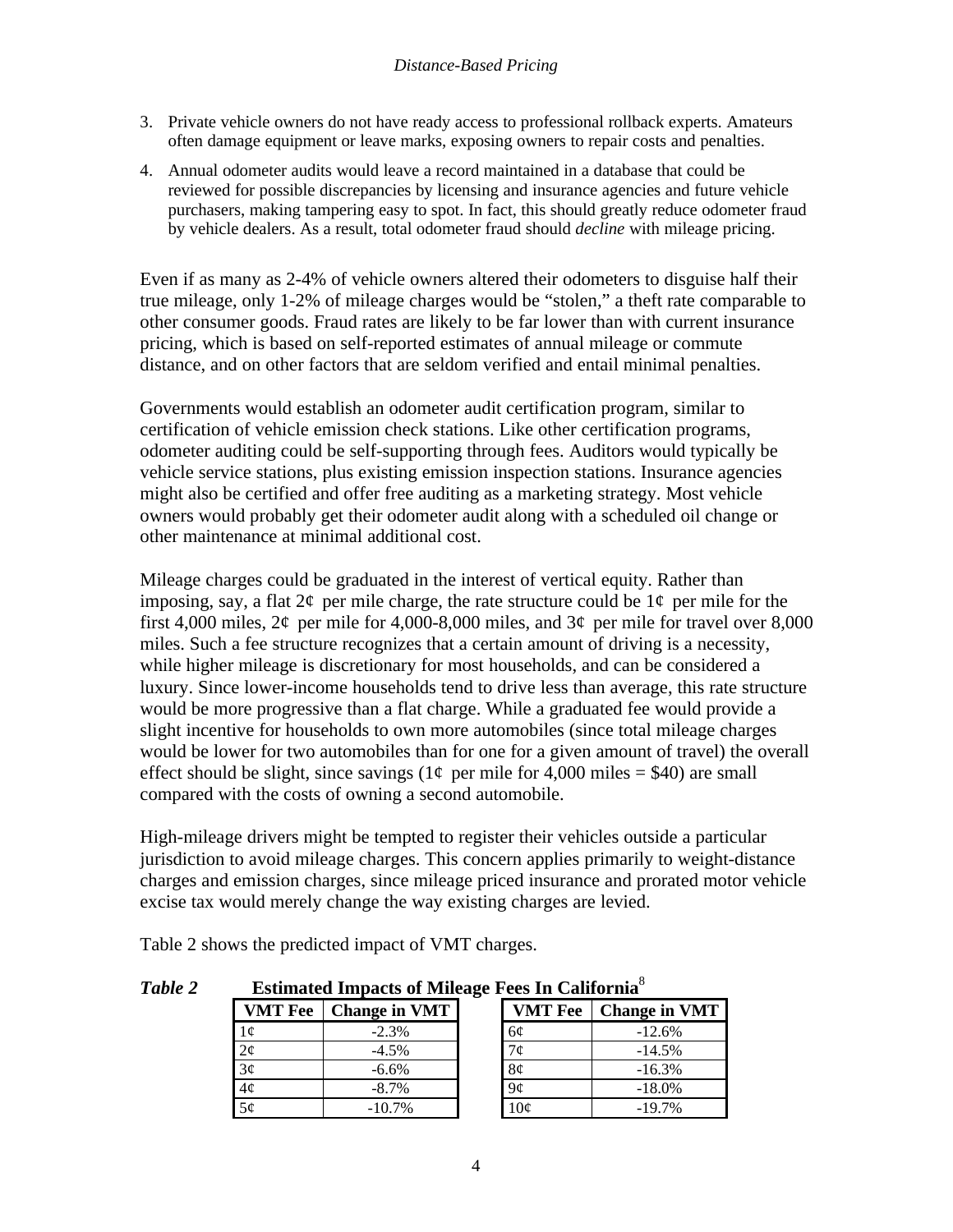Some critics suggest that infrequent payments (such as once or twice a year) would have very low elasticities, but there is little evidence that this is true. As an indication that frequency of payment has relatively little impact on price sensitivity, there is no evidence that households that heat their homes with oil, and thus pay for heating once or twice a year, are any less interested in avoiding heat losses than households that heat with electricity or gas and pay for heat monthly or bi-monthly.

### **Applications of Mileage-Based Pricing**<sup>9</sup>

#### **1. Weight-Distance Charges**

A weight-distance fee is based on the product of a vehicle's gross (or axle) weight multiplied by its distance driven. It is intended to cover the roadway costs imposed by each weight class of vehicle, taking into account the fact that bigger and heavier vehicles take more road space, cause more road wear and tear, generate more noise and cause more damage in crashes than smaller, lighter vehicles. Federal studies indicate that weight-distance fees would be the fairest and most efficient means of charging vehicle users for the roadway costs they impose. $10$ 

The relationship between roadway costs and user revenues has been widely studied in "cost allocation" or "cost responsibility" analyses.<sup>11</sup> These studies attempt to determine each vehicle class's share of roadway costs, particularly space requirements and road wear. All vehicles require a certain amount of space that can contribute to traffic congestion and the need to increase roadway capacity. Road wear increases by approximately the third power of vehicle axle weight, so that automobiles cause minimal wear while heavy vehicles can impose considerably greater costs.

| <b>Vehicle Class</b>      | Federal | <b>State</b> | Local   | <b>Total</b> |
|---------------------------|---------|--------------|---------|--------------|
| Automobiles               | \$0.007 | \$0.020      | \$0.009 | \$0.035      |
| Pickups and Vans          | \$0.007 | \$0.020      | \$0.009 | \$0.037      |
| Single Unit Trucks        | \$0.038 | \$0.067      | \$0.041 | \$0.146      |
| <b>Combination Trucks</b> | \$0.071 | \$0.095      | \$0.035 | \$0.202      |
| <b>Buses</b>              | \$0.030 | \$0.052      | \$0.036 | \$0.118      |
| <b>All Vehicles</b>       | \$0.011 | \$0.025      | \$0.011 | \$0.047      |

*Table 3* **Roadway Cost Responsibility Per Mile (From Tables II-6, IV-11, V-21)**<sup>10</sup>

To implement a weight-distance fee, a government would sponsor a roadway cost responsibility study to determine the appropriate fee for each vehicle class, traffic services (planning, policing, traffic lights, etc.) that can be considered mileage related. Table 3 shows average per-mile charges for various vehicle categories.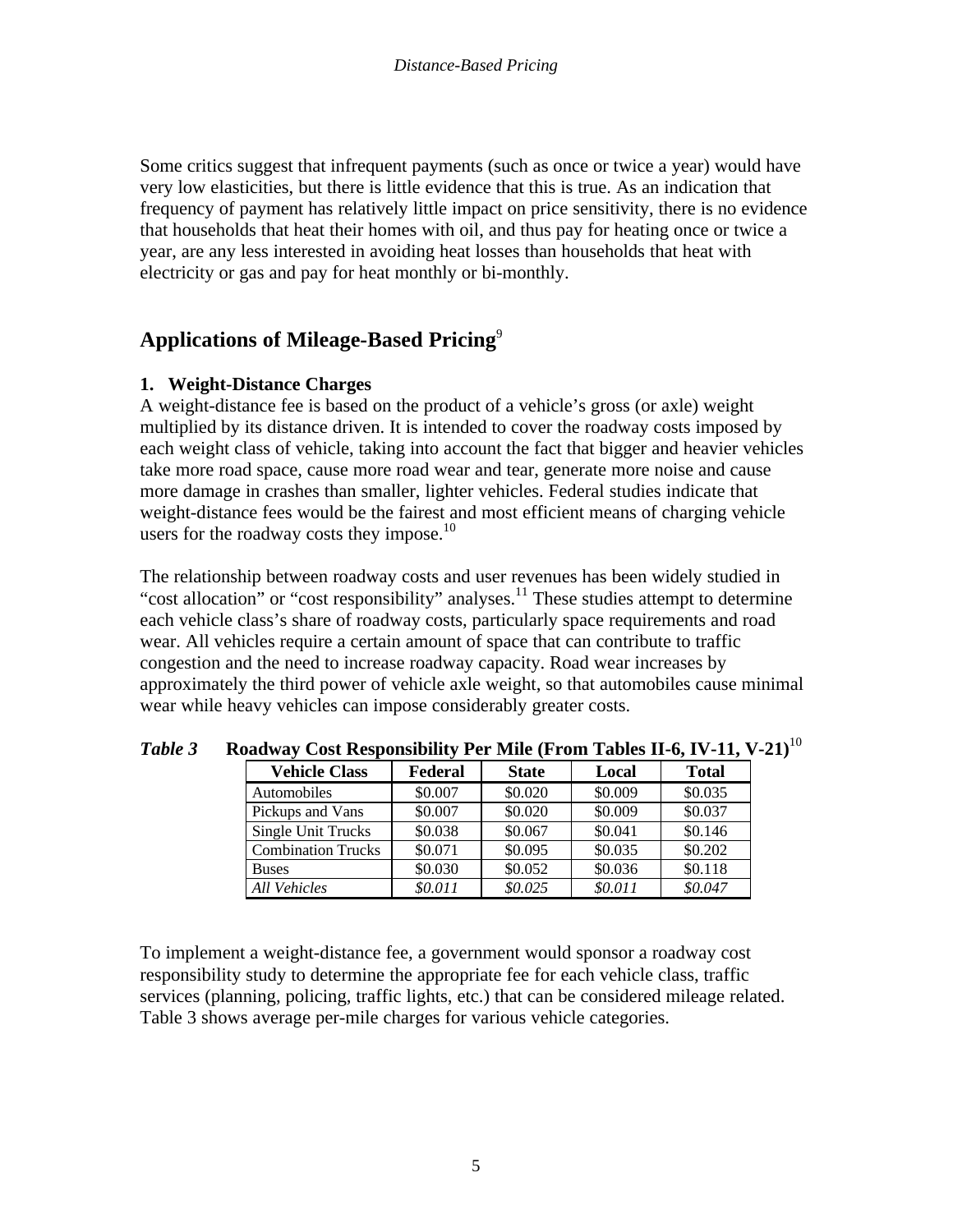#### **2. Prorating Registration and License Fees**

Existing vehicle registration and license fees can be prorated by distance driven under this system to better represent road use costs. This means that an automobile that currently pays \$360 per year for registration and licensing would pay  $3\ell$  per mile, and one that pays \$60 per year would pay  $0.5\phi$  per mile. This allows the progressive nature of the current system (wealthier households tend to own more valuable vehicles, and so contribute more in registration fees) to be incorporated with a distance based charge.

Whether this should be added in addition or instead of other charges depends on the intent of current registration and licensing fees. If they are a road user charge, they should be incorporated into the charge described above. If they are a general property tax on vehicles, they should be charged in addition to road user charges. This would average about 1.5 $\varphi$  per automobile mile, assuming \$180 average annual payments and 12,000 annual miles driven.

### **3. Distance-Based Vehicle Insurance**<sup>12</sup>

Distance based vehicle insurance means that current insurance rates are converted into per-mile (or per-kilometre) units, incorporating all existing rating factors, such as driving history, vehicle class, and territory. To implement it, state insurance law would be modified to require liability and collision insurance to be sold in distance-based units. This per-mile fee would incorporate all existing rating factors, such as driver's crash and moving violation history, vehicle type and geographic territory. For example, a low-risk driver who currently pays \$300 per year for insurance would pay  $2.5\phi$  per mile, while a driver in a high-risk class, who currently pays \$1,200, would pay  $10¢$  per mile.

Pricing insurance by the mile is desirable from an actuarial perspective because within each risk class insurance compensation is well correlated to vehicle use. A change in any driver's annual mileage tends to cause an approximately proportional change in annual claim costs over the long term, whether it is a low-risk driver who averages an insurance claim every 100,000 miles, or a high-risk driver with one claim per 10,000 miles.

Mileage-based insurance allows individual motorists (rather than insurance companies or other drivers) to pocket the crash compensation savings that come from reducing driving. Because higher-risk drivers would have the highest per-mile insurance rates, and therefore the greatest incentive to reduce their driving, crash rates and total compensation costs should decline even faster than VMT.

Although insurers have always considered mileage an important risk factor, the additional costs of collecting accurate mileage data has prevented individual companies from instituting mileage pricing. This barrier would be overcome with statewide implementation.

Mileage-based insurance would also make vehicle insurance more affordable. Those who currently drive less than average in their rate class would save money because their low usage would be reflected in lower insurance payments. Those who currently drive more than average would also have an opportunity to save, by reducing vehicle use. The typical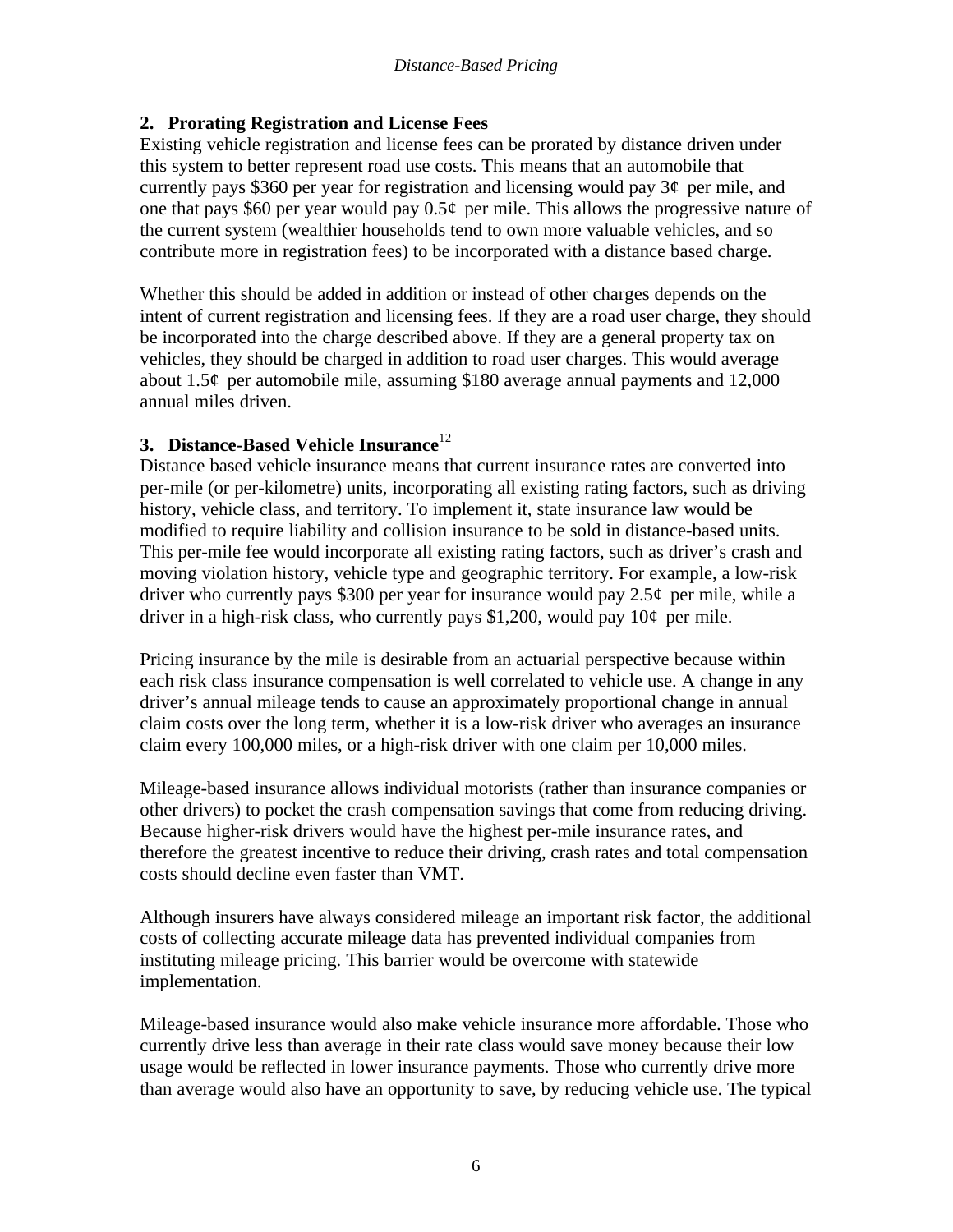vehicle owner is predicted to save \$70 annually per vehicle, with greater savings to those who are particularly cost-conscious. Because mileage-based insurance aligns prices more closely to insurance compensation costs, it would increase economic efficiency and horizontal equity.

### **4. Emission Charges.**

Emission charges represent air, water and noise pollution externalities. Ideally, they would be calculated using meters which measure emissions as they occur, taking into account location and time. However, this is currently considered too expensive to implement. A more feasible alternative is a per-mile emission charge based on average values for each vehicle class, or periodic testing of individual vehicles, augmented by roadside sensors to identify gross polluters.<sup>13</sup>

A distance-based pollution charge gives consumers an incentive to reduce emissions by driving less or using a lower emission vehicle, and is more equitable than a fixed pollution charge.<sup>14</sup> Lower income households tend to own relatively high polluting vehicles, but drive less than wealthier families, so a fixed annual emission charges is most regressive. Table 4 summarizes estimated air pollution emission costs. Other pollution emissions could also be incorporated into a mileage charge. Motor vehicles impose water and noise pollution costs, estimated to average  $0.2\n-2\varrho$  per vehicle mile.<sup>2, 15</sup>

| THE I CHWARDH INVALUE CODED BY THOVOL TURNED CHADD |                     |                      |  |
|----------------------------------------------------|---------------------|----------------------|--|
| <b>Vehicle Class</b>                               | <b>Low Estimate</b> | <b>High Estimate</b> |  |
| Light Gasoline Vehicle                             | 0.008               | 0.129                |  |
| <b>Light Gasoline Truck</b>                        | 0.012               | 0.188                |  |
| <b>Light Diesel Vehicle</b>                        | 0.016               | 0.225                |  |
| <b>Light Diesel Truck</b>                          | 0.006               | 0.116                |  |
| <b>Heavy Diesel Truck</b>                          | 0.054               | 1.233                |  |
| Weighted Fleet Average                             | 0 01 1              | 0.213                |  |

*Table 4* **Air Pollution Health Costs by Motor Vehicle Class (\$1990 / VMT)**<sup>16</sup>

## **Total Impacts**

Table 5 illustrates an example of these distance-based charges. On average, vehicle drivers would see their price per trip more than double, offset by a reduction in fixed charges and general taxes, although actual impacts would vary from one vehicle to another. Total vehicle travel would decline by approximately 25%, substantially reducing transportation-related externalities and inefficiencies.

*Table 5* **Travel Impacts of Optimal Pricing**

| <b>Strategy</b>                  | <b>Average Fee</b> | <b>Travel Reduction</b> |
|----------------------------------|--------------------|-------------------------|
| Weight-distance charges          | \$0.035            | 7.6%                    |
| Distance-based insurance         | \$0.060            | 12.6%                   |
| Distance-based registration fees | \$0.015            | 3.3%                    |
| <b>Emission</b> fees             | \$0.030            | 6.6%                    |
| Totals                           | \$0.135            | 27.1%                   |

(Travel reduction estimates from Table 2. Total reduction calculated as: 1-([1- 0.076] x [1-0.126] x [1- 0.033] x [1-0.066])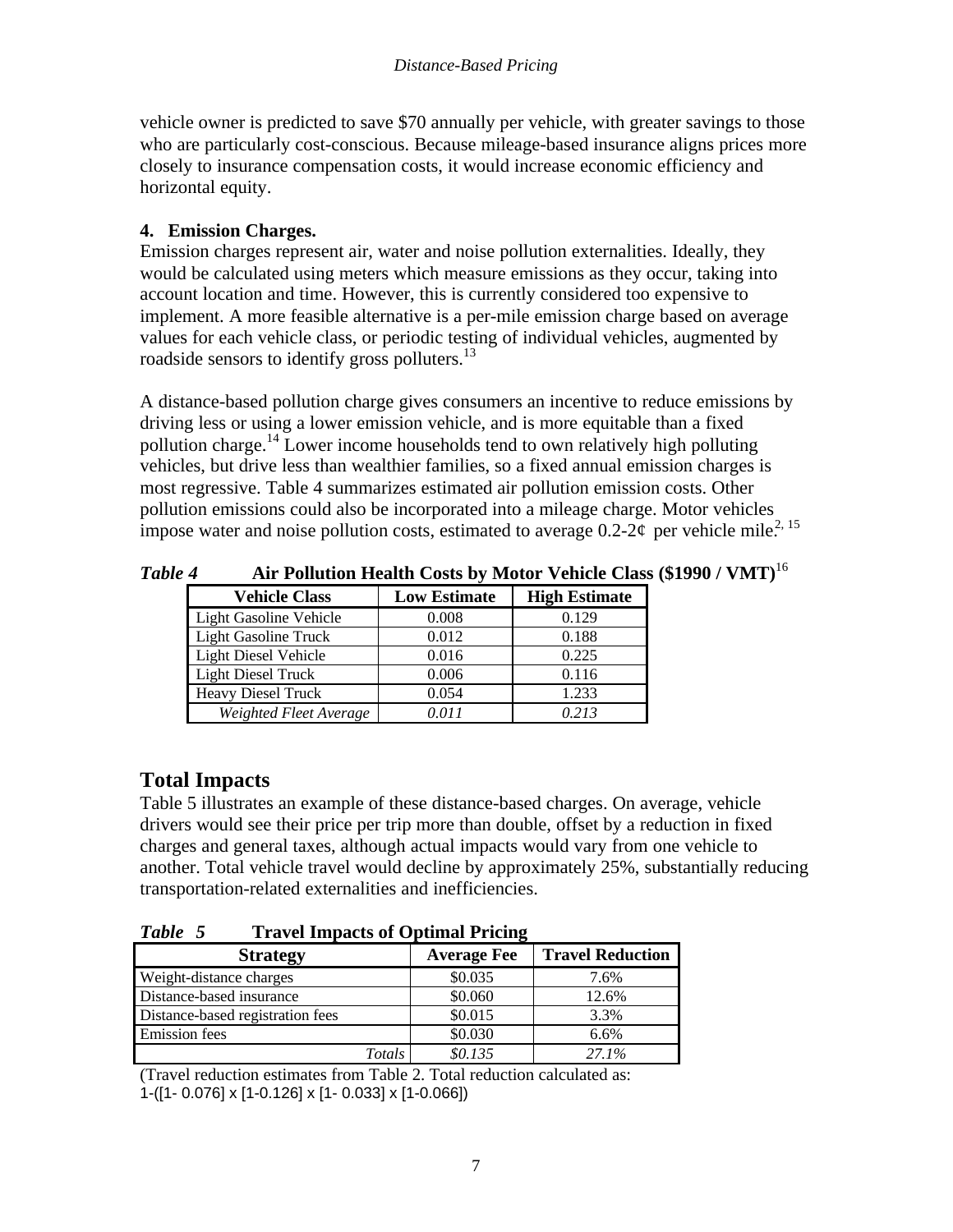About half of this price increase would result from converting currently fixed costs into variable costs. The rest would consist of charging motorists directly for currently external costs. Assuming that the revenue is returned to consumers through a reduction in other taxes or rebates, the overall economic and equity impacts could be quite beneficial.<sup>17, 18</sup> Reductions in vehicle travel resulting from optimal pricing represent an increase in social welfare. They consist of reductions in automobile travel that consumers value least and willingly forego, either by shifting modes or by avoiding the trip altogether. Trips that are made under current pricing that would be foregone under optimal pricing represent travel that provides less consumer benefit than its true cost.

### **Conclusions**

Current motor vehicle pricing fails to convey to consumers the full costs of their decisions, or provide an appropriate financial reward to those who reduce their vehicle use. Many costs are external, and many internal costs are fixed. This is economically inefficient and inequitable. It leads to excessive automobile use that exacerbates a number of problems, including congestion, facility costs, accident damages, pollution and other environmental costs. A more optimal price structure, which internalizes currently external costs and marginalizes currently fixed costs could provide many benefits to society.

Although fuel taxes are the most common distance-based vehicle user fee, they do not effectively reflect most costs. Mileage-based pricing can much more accurately represent the roadway, accident and emission costs imposed by specific vehicles. Although road pricing that varies by time and location is even more optimal, particularly for congestion and pollution impacts, the application of such pricing is constrained by transaction costs and privacy concerns. Mileage based pricing appears to offer the greatest potential benefits for the foreseeable future.

Using the four mileage based prices recommended in this paper would result in a significant reduction in total vehicle travel. This reduction would consist of lower value trips that consumers are most willing to forego. This could benefit consumers and the economy, provided that revenues are used to reduce more economically burdensome taxes or returned as rebates.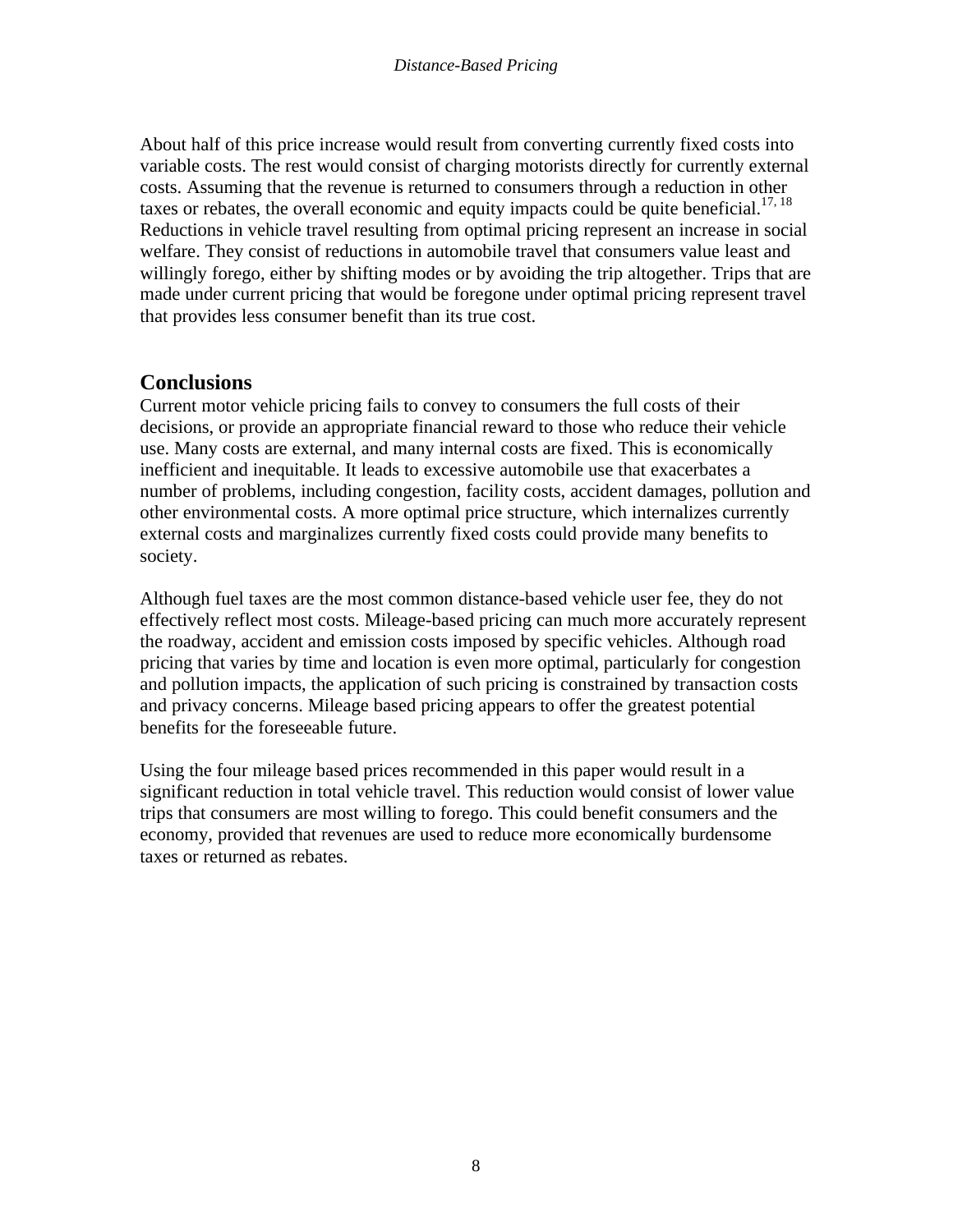### **Here are related reports available from VTPI:**

*Automobile Dependency and Economic Development*

*The Costs of Automobile Dependency*

*Distance-Based Vehicle Insurance*

*Potential TDM Strategies*

*Socially Optimal Transport Prices and Markets*

*Transportation Cost Analysis for Sustainability*

*Win-Win Transportation Management Strategies*

#### *Feedback*

The Victoria Transport Policy Institute appreciates feedback, particularly suggestions for improving our products. After you have finished reading this report please let us know of any:

- Typographical errors or confusing wording.
- Concepts that were not well explained.
- Analysis that is inappropriate or incorrect.
- Additional information, ideas or references that could be added to improve the report.

*Thank you very much for your help.*

*Victoria Transport Policy Institute* Website: www.vtpi.org E-mail: litman@vtpi.org 1250 Rudlin Street, Victoria, BC, V8V 3R7, CANADA Phone & Fax (250) 360-1560 *"Efficiency - Equity - Clarity"*